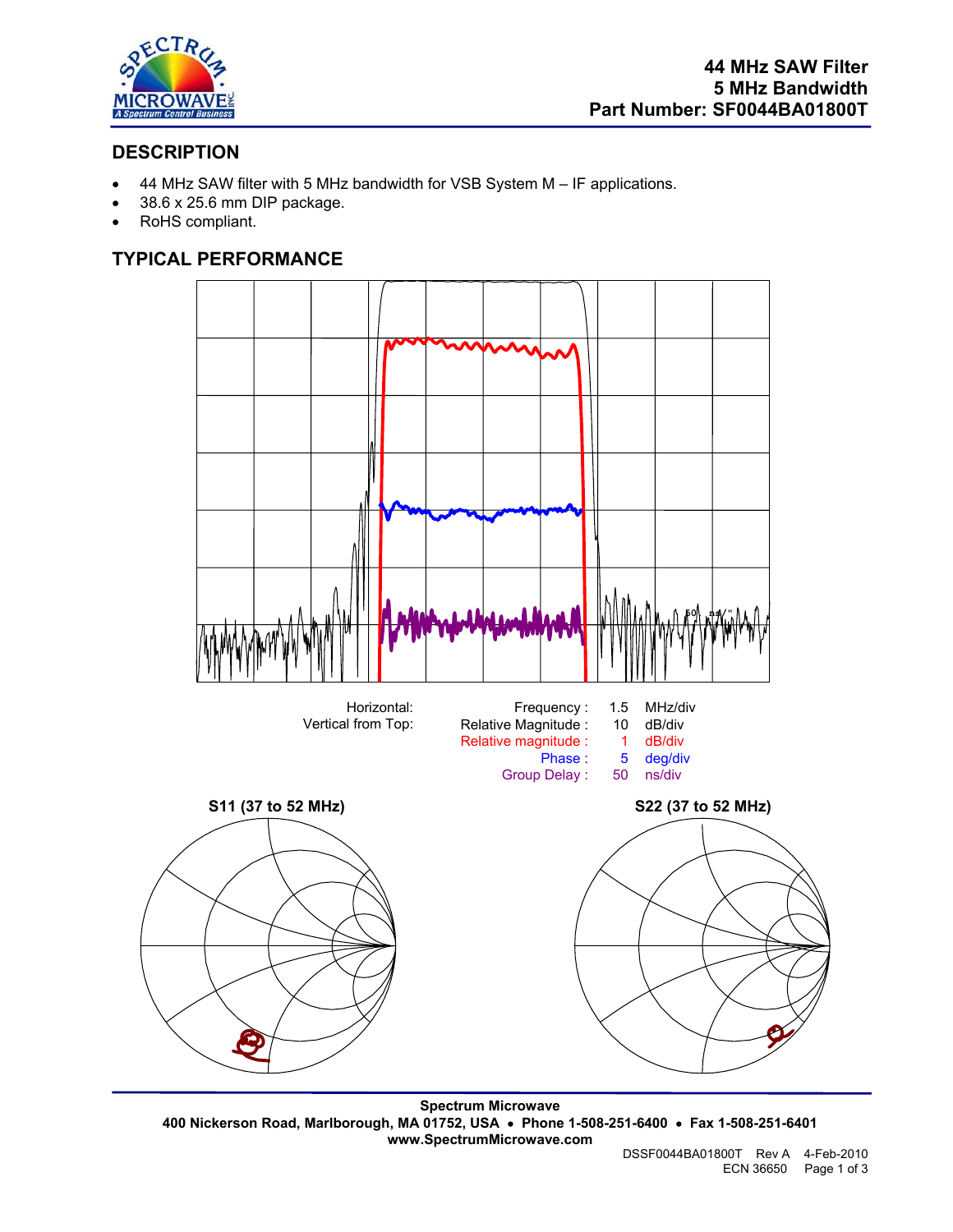

### **SPECIFICATION**

| <b>Parameter</b>                                                                                                                 | Min   | <b>Typ</b>     | <b>Max</b> | <b>Units</b> |
|----------------------------------------------------------------------------------------------------------------------------------|-------|----------------|------------|--------------|
| F visual                                                                                                                         |       | 45.75          |            | <b>MHz</b>   |
| F color                                                                                                                          |       | 42.17          |            | <b>MHz</b>   |
| F audio                                                                                                                          |       | 41.25          |            | <b>MHz</b>   |
| Center Frequency (Fc, nominal)                                                                                                   |       | 44             |            | <b>MHz</b>   |
| <b>Insertion Loss</b>                                                                                                            | 27    | 29             | 30         | dB           |
| 1 dB Lower Band Edge <sup>1</sup>                                                                                                |       | 41.51          | 41.55      | <b>MHz</b>   |
| 1 dB Upper Band Edge $1$                                                                                                         | 46.55 | 46.59          |            | <b>MHz</b>   |
| Passband Ripple(41.55 - 46.50)                                                                                                   |       | 0.3            | 0.4        | dB           |
| Phase Deviation (41.55-46.50)                                                                                                    |       | $\overline{2}$ | 12         | deg p-p      |
| GD Ripple (41.55 - 46.50)                                                                                                        |       | 25             | 50         | ns p-p       |
| K factor, 2 T pulse $^2$                                                                                                         |       |                | 1.8        | $\%$         |
| C/L delay, 12.5 T pulse $2$                                                                                                      | -15   |                | $+15$      | ns           |
| Rejection (10 to $39.8$ MHz) <sup>1</sup>                                                                                        | 45    | 55             |            | dB           |
| Rejection at 41.25 MHz <sup>1</sup>                                                                                              | 18    | 21             |            | dB           |
| Rejection at 47.0 MHz <sup>1</sup>                                                                                               | 22    | 24             |            | dB           |
| Rejection (47.25 to 70 MHz) <sup>1</sup>                                                                                         | 45    | 50             |            | dB           |
| Rejection (70 to 200 MHz) <sup>1</sup>                                                                                           | 10    | 40             |            | dB           |
| <b>Absolute Delay</b>                                                                                                            |       | 5              |            | μs           |
| Ambient Temperature (Tref)                                                                                                       |       | 40             |            | $^{\circ}$ C |
| Source/Load Impedance<br>A between the state of the contract of the contract of the state of the contract of the contract of the |       | 50             |            | Ω            |

Notes: 1. Levels are relative to the insertion loss.

2. By design.

3. Typical change of filter frequency response with temperature is Δf = (T-T<sub>ref</sub>)\*Tc\*Fc, in ppm.

### **MAXIMUM RATINGS**

| Parameter                                           |     |     | HE DI | <b>Units</b> |
|-----------------------------------------------------|-----|-----|-------|--------------|
| Storage Temperature Range                           | -40 | 40  | 85    | $\sim$       |
| Femperature Coefficient of Frequency (Tc) $\degree$ |     | -94 |       | ppm/°        |
| Input Power Level                                   |     |     | 10    | dBm          |

## **MATCHING CIRCUIT**



Note: External matching components are not required.